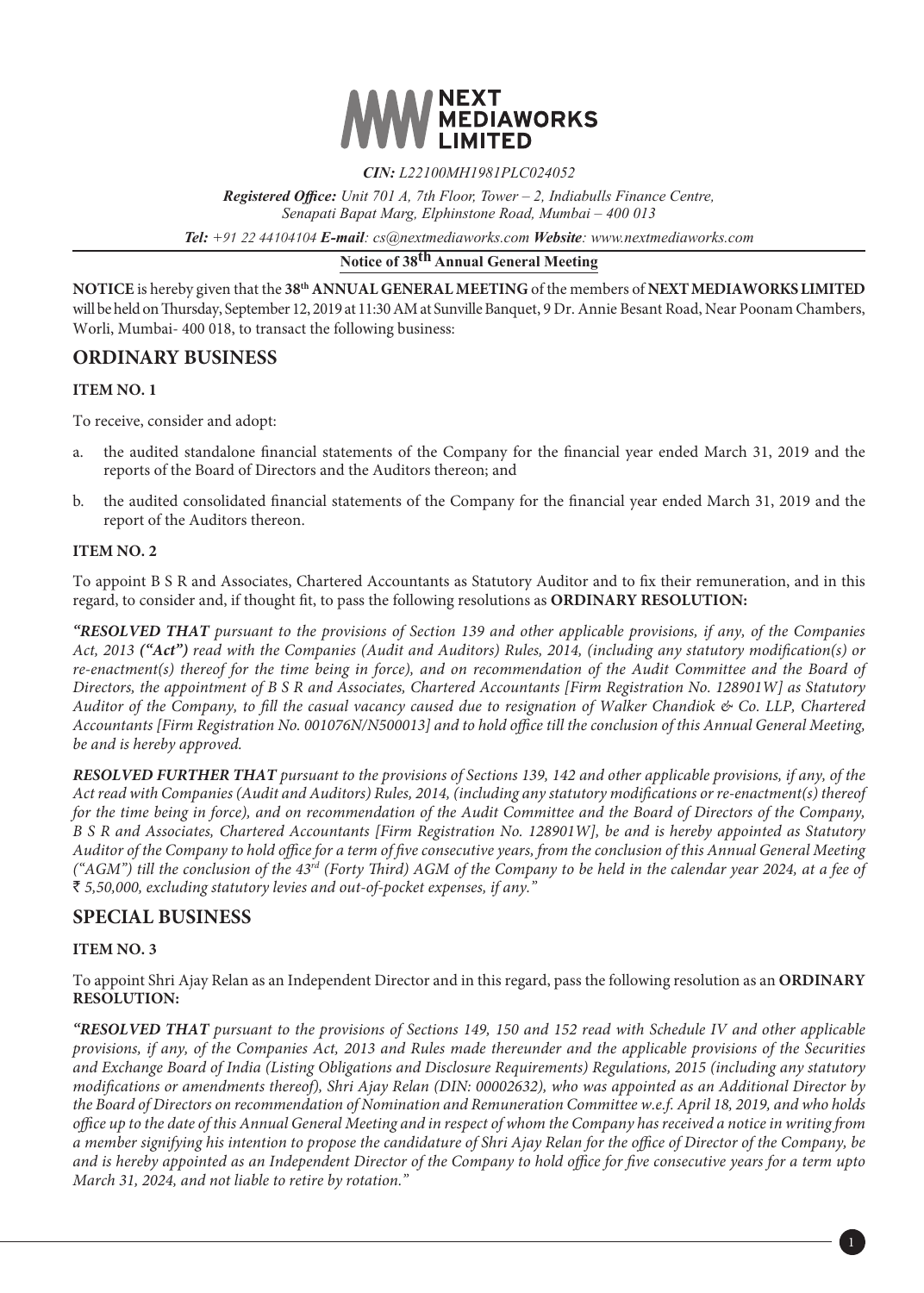#### **ITEM NO. 4**

To appoint Ms. Suchitra Rajendra as an Independent Director and in this regard, pass the following resolution as an **ORDINARY RESOLUTION:**

*"RESOLVED THAT pursuant to the provisions of Sections 149, 150 and 152 read with Schedule IV and other applicable provisions, if any, of the Companies Act, 2013 and Rules made thereunder and the applicable provisions of the Securities and Exchange Board of India (Listing Obligations and Disclosure Requirements) Regulations, 2015 (including any statutory modifications or amendments thereof), Ms. Suchitra Rajendra (DIN: 07962214), who was appointed as an Additional Director by the Board of Directors on recommendation of Nomination and Remuneration Committee w.e.f. April 18, 2019, and who holds office up to the date of this Annual General Meeting and in respect of whom the Company has received a notice in writing from a member signifying his intention to propose the candidature of Ms. Suchitra Rajendra for the office of Director of the Company, be and is hereby appointed as an Independent Director of the Company to hold office for five consecutive years for a term upto March 31, 2024, and not liable to retire by rotation."*

#### **ITEM NO. 5**

To appoint Shri Praveen Someshwar as a Non-Executive Director liable to retire by rotation and in this regard, pass the following resolution as an **ORDINARY RESOLUTION:**

*"RESOLVED THAT pursuant to the provisions of Sections 149 and 152 and other applicable provisions, if any, of the Companies Act, 2013 and Rules made thereunder and the applicable provisions of the Securities and Exchange Board of India (Listing Obligations and Disclosure Requirements) Regulations, 2015 (including any statutory modifications or amendments thereof), Shri Praveen Someshwar (DIN: 01802656), who was appointed as an Additional Director by the Board of Directors on recommendation of Nomination and Remuneration Committee w.e.f. April 18, 2019, and who holds office up to the date of this Annual General Meeting and in respect of whom the Company has received a notice in writing from a member signifying his intention to propose the candidature of Shri Praveen Someshwar for the office of Director of the Company, be and is hereby appointed as a Non-Executive Director of the Company liable to retire by rotation."*

## **ITEM NO. 6**

To appoint Shri Dinesh Mittal as a Non-Executive Director liable to retire by rotation and in this regard, pass the following resolution as an **ORDINARY RESOLUTION:**

*"RESOLVED THAT pursuant to the provisions of Sections 149 and 152 and other applicable provisions, if any, of the Companies Act, 2013 and Rules made thereunder and the applicable provisions of the Securities and Exchange Board of India (Listing Obligations and Disclosure Requirements) Regulations, 2015 (including any statutory modifications or amendments thereof), Shri Dinesh Mittal (DIN: 00105769), who was appointed as an Additional Director by the Board of Directors on*  recommendation of Nomination and Remuneration Committee w.e.f. April 18, 2019, and who holds office up to the date of *this Annual General Meeting and in respect of whom the Company has received a notice in writing from a member signifying his intention to propose the candidature of Shri Dinesh Mittal for the office of Director of the Company, be and is hereby appointed as a Non-Executive Director of the Company liable to retire by rotation."*

#### **ITEM NO. 7**

To appoint Shri Harshad Jain as a Director liable to retire by rotation and Chief Executive Officer (Designated as Managing Director under the Companies Act, 2013) and in this regard, pass the following resolutions as **ORDINARY RESOLUTION:**

*"RESOLVED THAT pursuant to the provisions of Sections 149 and 152 and other applicable provisions, if any, of the Companies Act, 2013 and Rules made thereunder and the applicable provisions of the Securities and Exchange Board of India (Listing Obligations and Disclosure Requirements) Regulations, 2015 (including any statutory modifications or amendments thereof), Shri Harshad Jain (DIN: 08191390), who was appointed as an Additional Director by the Board of Directors w.e.f. April 18, 2019, and who holds office up to the date of this Annual General Meeting and in respect of whom the Company has received a notice in writing from a member signifying his intention to propose the candidature of Shri Harshad Jain for the office of Director of the Company, be and is hereby appointed as a Director of the Company liable to retire by rotation."*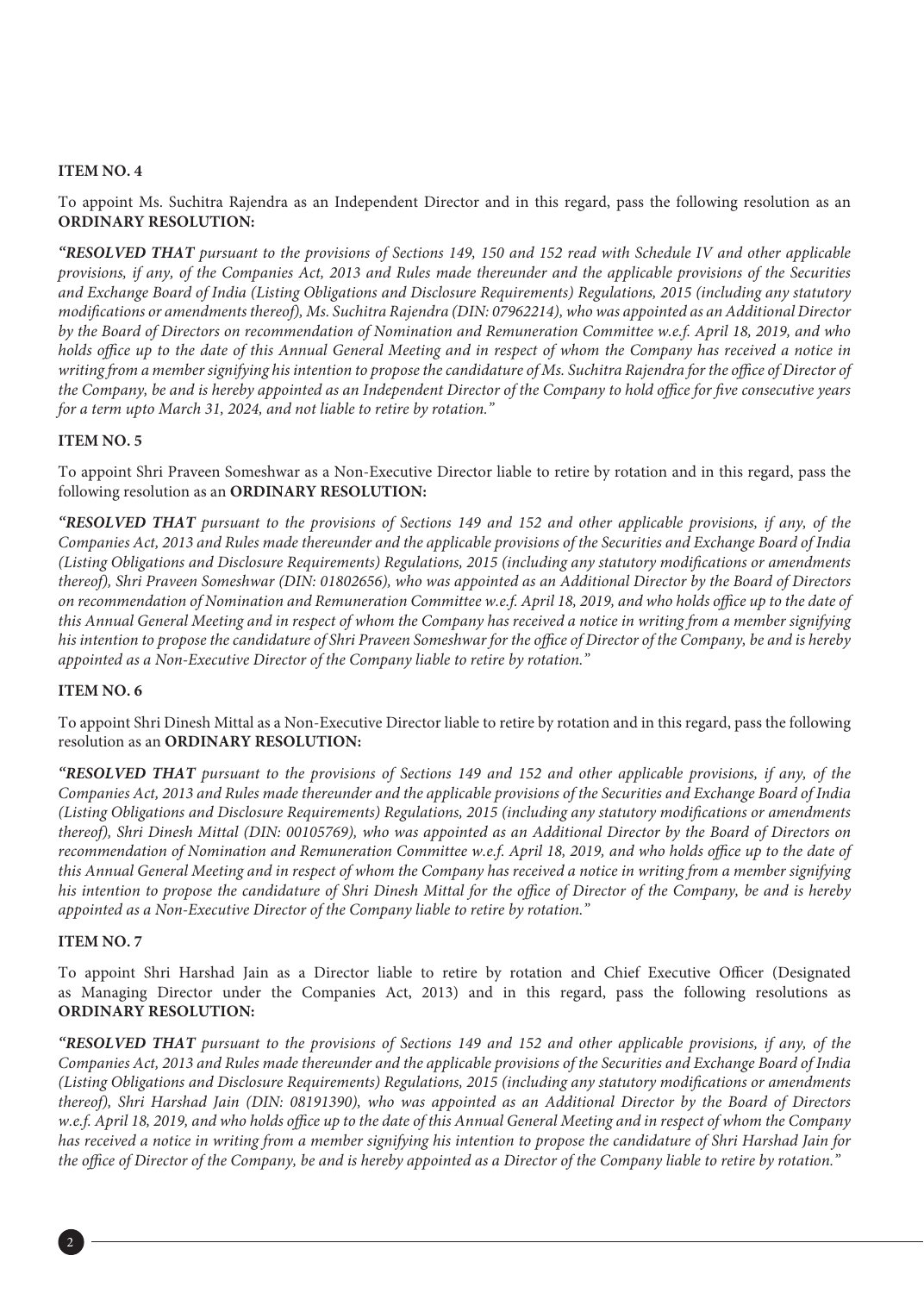*RESOLVED FURTHER THAT pursuant to the provisions of Sections 196 and 203 read with Schedule V and other applicable provisions, if any, of the Companies Act, 2013 and Rules made thereunder, and on recommendation of Nomination and Remuneration Committee and Board of Directors and subject to such approvals, consents, permissions, sanctions of appropriate authorities as may be required, consent of the members be and is hereby accorded to the appointment of Shri Harshad Jain, as Chief Executive Officer (Designated as Managing Director under the Companies Act, 2013) (Key Managerial Personnel), with substantial powers of management of affairs of the Company to be exercised by him, for a period of three years with effect from April 22, 2019, without any remuneration and on the terms and conditions as may be decided by the Board.* 

*RESOLVED FURTHER THAT for the purpose of giving effect to the foregoing resolution, the Board of Directors (which term shall be deemed to include any Committee of the Board authorized in the said behalf) be and is hereby authorised to do all such acts, deeds and things, as it may in its absolute discretion deem necessary, proper or desirable, and to settle any question, difficulty or doubt that may arise in respect of aforesaid, without being required to seek any further consent or approval of the Members of Company, or otherwise to the end and intent that they shall be deemed to have given their approval thereto expressly by the authority of this resolution."*

> By Order of the Board of Directors For **Next Mediaworks Limited**

curd

**Date:** August 12, 2019 (**Gaurav Sharma) Place:** Mumbai **Company Secretary & Compliance Officer**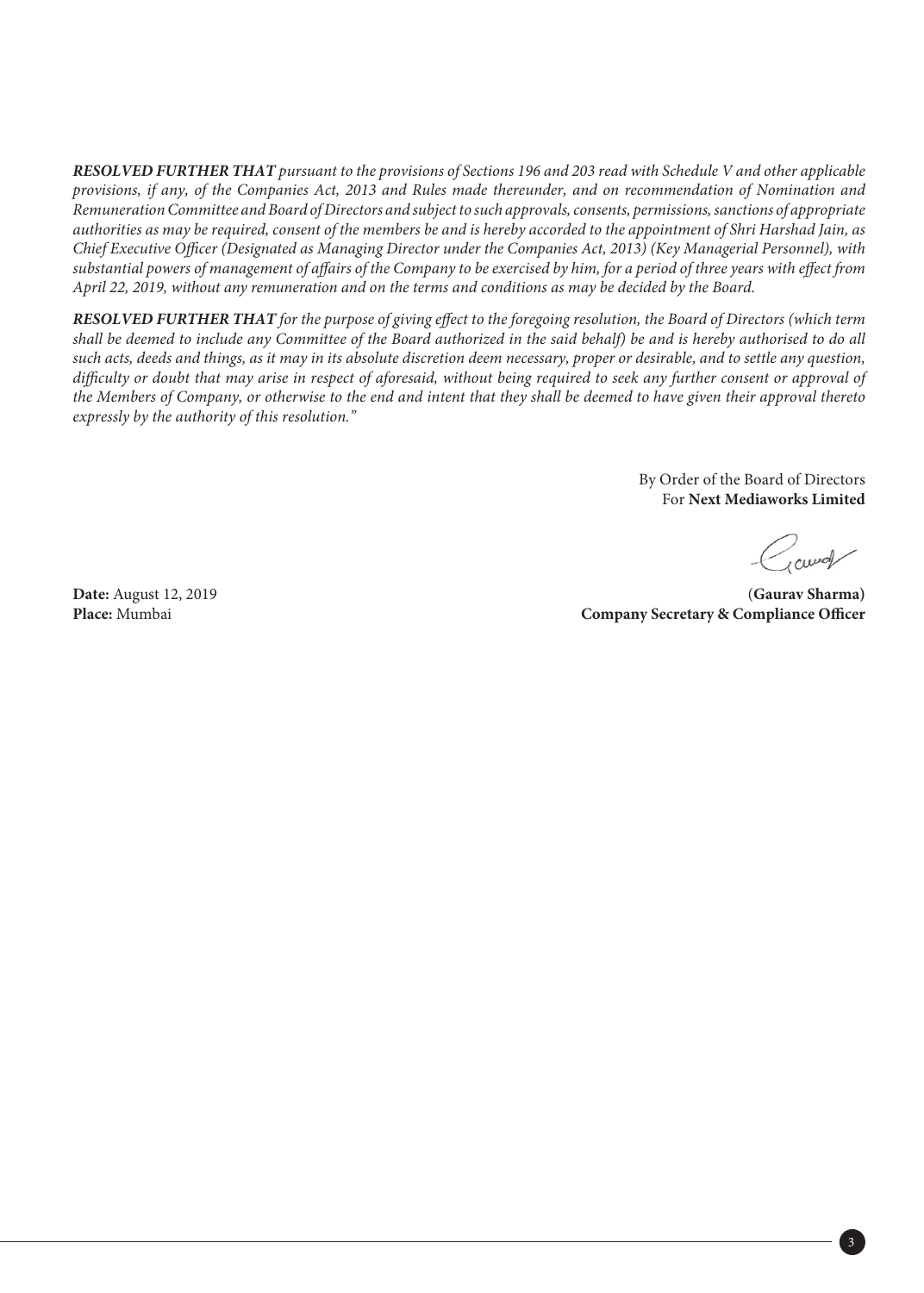#### **NOTES:**

**1. A Member entitled to attend and vote at the Annual General Meeting ("Meeting" or "AGM") is entitled to appoint a proxy to attend the Meeting and vote on poll in his / her stead and the proxy need not to be a member of the Company. The instrument appointing a proxy, in order to be effective, must be deposited at the registered office of the Company, duly completed, stamped and signed, not less than 48 hours before the scheduled time for holding the Meeting. A blank proxy form is annexed to this Notice.**

**A person can act as proxy on behalf of Members not exceeding fifty (50) in number, and holding in aggregate not more than 10% of the total share capital of the Company carrying voting rights. However, a member holding more than 10% of the total share capital of the Company carrying voting rights, may appoint a single person as proxy and such person shall not act as a proxy for any other member. Proxies executed / submitted on behalf of limited companies, societies, etc., must be supported by appropriate resolution / authority, as applicable. The Proxy-holder shall prove his identity at the time of attending the Meeting.**

- 2. Corporate Members intending to depute their authorized representative(s) to attend the Meeting are requested to forward to the Company before the commencement of Meeting, a certified copy of the Board Resolution/ Power of Attorney authorizing the said person to attend and vote on their behalf at the Meeting.
- 3. In case of joint holders attending the AGM, only such joint holder who is higher in the order of names will be entitled to vote at the Meeting.
- 4. None of the Directors / Key Managerial Personnel of the Company / their relatives is in any way, concerned or interested, financially or otherwise, in the Ordinary Business set out in this Notice.
- 5. The Statement pursuant to Section 102 of the Companies Act, 2013 ("Act") relating to the business to be transacted under Item Nos. 2 to 7 of the Notice, is annexed hereto. *(Explanatory Statement to Item No. 2, though strictly not required, has been provided).*
- 6. Pursuant to the provisions of Regulation 36 of the SEBI (Listing Obligations and Disclosure Requirements) Regulations, 2015 **("SEBI Listing Regulations")** and Clause 1.2.5 of Secretarial Standard on General Meeting (SS-2) issued by the Institute of Company Secretaries of India, details of Directors seeking appointment at this AGM, are annexed with this Notice.
- 7. In view of change in composition of Board of Directors consequent upon appointment of new directors and resignation of then directors (except Shri Dilip Cherian) on April 18, 2019, there is no director liable to retire by rotation, at this AGM, in terms of Section 152 of the Companies Act, 2013.
- 8. Members may visit the website of the Company viz. www.nextmediaworks.com for viewing the quarterly financial results, annual financial statements and other information of the Company.
- 9. Pursuant to Sections 101 and 136 of the Companies Act, 2013 read with the Rules framed thereunder, the Notice calling the AGM along with the Annual Report for FY-19 is being sent by electronic mode to those Members whose e-mail addresses are registered with the Depository or the Company's Registrar and Share Transfer Agent, unless the Member(s) have requested for a physical copy of the same. Members who have not registered their e-mail addresses are being sent, physical copy of Notice of AGM and the Annual Report by the permitted mode.

Members are requested to participate in the green initiative in Corporate Governance by providing their name, shareholding details, e-mail id and consent to receive the notice calling the AGM, Annual Report & other documents permissible to be sent through electronic mode, by sending e-mail at enotices@linkintime.co.in. For any other investor related queries, communication may be sent by e-mail to cs@nextmediaworks.com.

10. Link Intime India Private Limited (LinkInTime) is the Registrar & Share Transfer Agent of the Company. All investor related communications may be addressed to LinkInTime at the following address:

#### **Link Intime India Pvt. Ltd.**

C 101, 247 Park, L.B.S.Marg Vikhroli (West) Mumbai – 400 083 Tel: +91 22 49186270 Fax: +91 22 49186060 E-mail : rnt.helpdesk@linkintime.co.in Website : www.linkintime.co.in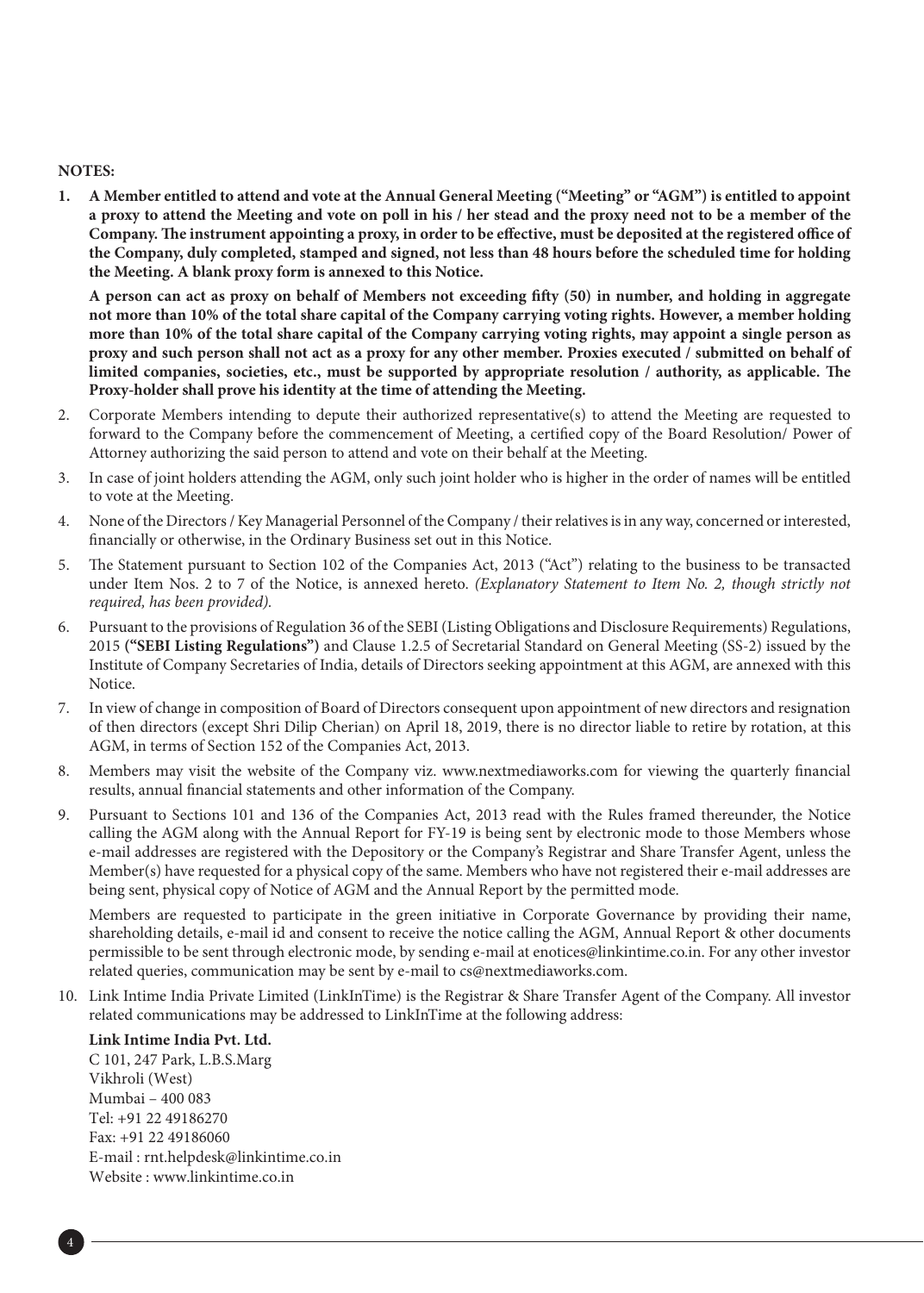- 11. Members holding shares in physical form can avail the facility of nomination pursuant to the provisions of Section 72 of the Companies Act, 2013, and for the same, they are advised to send their nomination in the prescribed Form No. SH-13 to LinkInTime at the above mentioned address. Members holding shares in electronic form may contact their respective Depository Participant for availing this facility.
- 12. Members who are holding shares in physical form in identical order of names in more than one folio are requested to send to the Company or LinkInTime, the details of such folios together with the share certificates for consolidating their holding in one folio. The share certificates will be returned to the members after making requisite changes, thereon. Members are requested to use the prescribed share transfer form SH-4 for this purpose.
- 13. For effecting changes in address / bank details / NECS (National Electronic Clearing Services) mandate; members are requested to notify:
	- (i) LinkInTime, if shares are held in physical form; and
	- (ii) their respective Depository Participant (DP), if shares are held in electronic form.
- 14. Securities and Exchange Board of India **('SEBI')**, vide its circular no. SEBI/HO/MIRSD/DOP1/CIR/P/2018/73 dated April 20, 2018, mandated listed companies to take special efforts (through their RTAs) to collect copy of PAN and Bank Accounts details of all securities holders holding securities in physical form. In this regard, the RTA of your Company has sent letters to all those members of the Company, who are holding shares in physical form, seeking PAN and Bank Details. The Members holding shares in physical form are requested to provide the details as asked for in the letters sent by the RTA. Further, SEBI has, w.e.f. April 1, 2019, mandated the transfer of securities only in demat form (except for transmission or transposition of securites). In view of the same, Members are advised in their own interest, to dematerialise shares held by them in physical form. However, there is no restriction on holding shares in physical form.
- 15. Members/ Proxies/ Authorised Representative(s) are requested to kindly note the following:
	- (i) Copies of Annual Report will not be distributed at the venue of the meeting;
	- (ii) Attendance Slip, sent herewith, is required to be produced at the venue of AGM duly filled-in and signed, for attending the meeting;
	- (iii) Entry to the hall will be in exchange for duly completed and signed Attendance Slips; and
	- (iv) Folio No. or DP & Client ID No., as the case may be, must be quoted in all correspondence with the Company and/ or LinkInTime.
- 16. Members are requested to send their queries, if any, on the financial statements/operations of the Company, to reach the Company Secretary at the Company's Registered Office, at least 7 days before the meeting, so that the information can be compiled in advance.
- 17. Register of Directors and Key Managerial Personnel and their shareholding, Register of Contracts and Arrangements in which the Directors are interested, maintained in terms of applicable provisions of the Companies Act, 2013 and any other document required to be placed at the AGM under any law for time being in force, will be available for inspection by the members at the AGM.
- 18. Relevant documents referred to in the Notice are available for inspection without any fee by the Members on all business days (except Saturdays, Sundays and Public Holidays) during 10.00 A.M. to 4.00 P.M. upto the date of AGM at the Registered Office of the Company, and during AGM at the venue, thereof.
- 19. The Notice and Annual Report for the FY-19 are available on the Company's website, viz. www.nextmediaworks.com.
- 20. Members may please note:
	- (i) briefcase, bag, mobile phone, and/or eatables shall not be allowed to be taken inside the hall for security reasons; and
	- (ii) no gifts, gift coupons, or cash in lieu of gifts will be distributed at or in connection with the Meeting.
- 21. Pursuant to the provisions of Section 108 and other applicable provisions, if any, of the Act read with Rule 20 the Companies (Management and Administration) Rules, 2014, and the provisions of Regulation 44 of the SEBI Listing Regulations, Members are provided with the facility to cast their vote on all items/resolutions set forth in this Notice,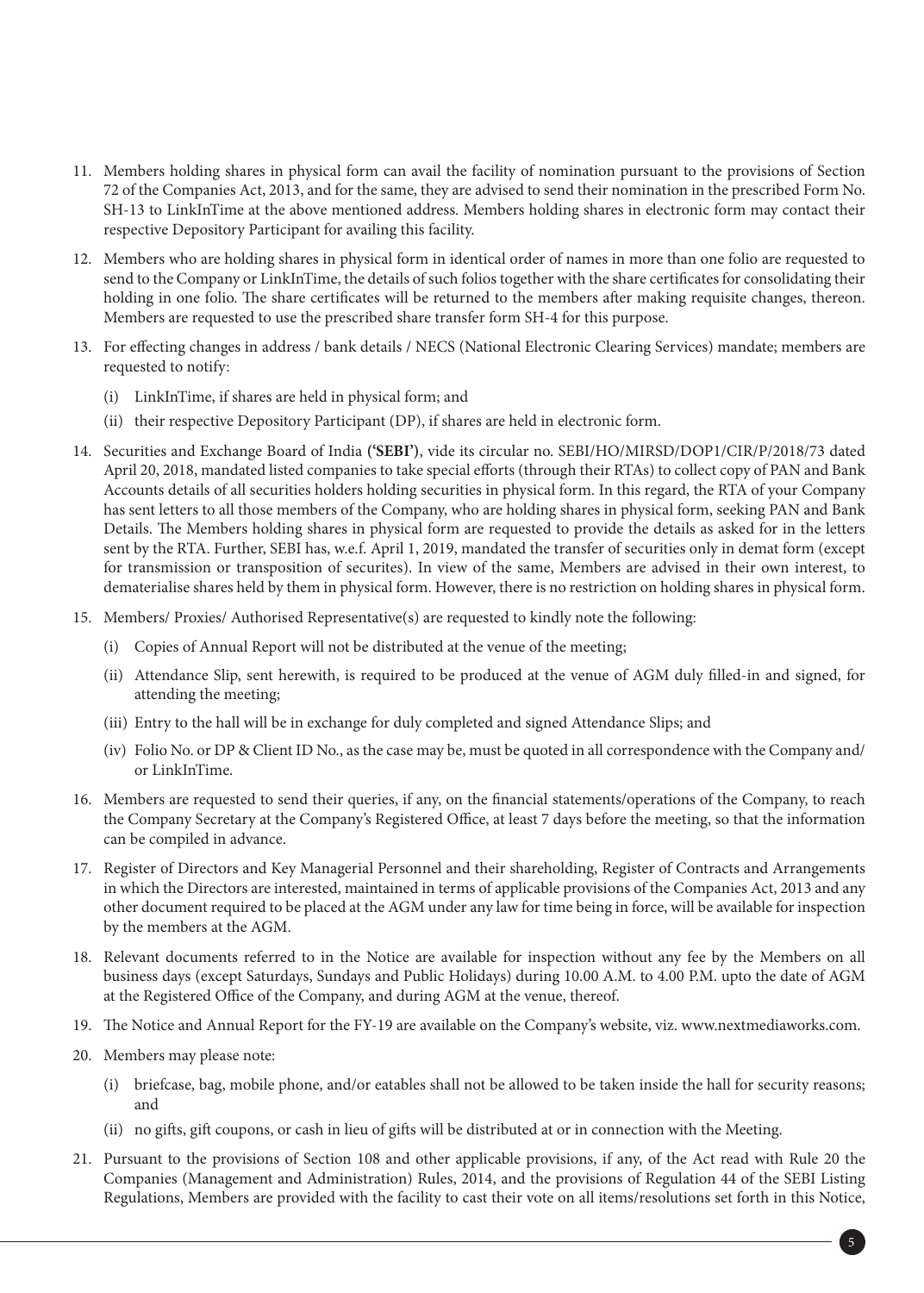through remote e-voting (i.e. facility of casting votes by using an electronic voting system from a place other than the venue of AGM) on LinkInTime's e-voting platform. The Company will also provide facility for voting through ballot paper at the venue of AGM to the members attending the AGM and who have not cast their vote by remote e-voting.

- 22. The members, who have cast their vote(s) by remote e-voting, may also attend the AGM but shall not be entitled to cast their vote again through ballot paper at the venue of the AGM.
- 23. **Any person, whose name appears in the Register of Member/ list of Beneficial Owners as on Thursday, September 05, 2019 ("Cut-off date") only, shall be entitled to vote by way of voting through ballot paper at the venue of AGM/ remote e-voting on the items/ Resolutions set forth in this Notice. A person who is not a Member as on the cut-off date should treat this Notice for information purpose only.**
- 24. Any person, who acquires shares of the Company and becomes member of the Company after dispatch of the Notice of AGM and holding shares as of the Cut-off date i.e Thursday, September 5, 2019, may obtain the login ID and password by sending a request at insta.vote@linkintime.co.in or calling on 022-49186000.
- 25. **The remote e-voting facility will be available during the following period:**

| Commencement of remote e-voting | From 9.00 a.m. (Server time) on September 08, 2019 (Sunday)     |
|---------------------------------|-----------------------------------------------------------------|
| End of remote e-voting          | Up to 5.00 p.m. (Server time) on September 11, 2019 (Wednesday) |

#### **Remote e-voting will not be allowed beyond the aforesaid date and time and the e-voting module shall be disabled by LinkInTime upon expiry of aforesaid period.**

- 26. The voting rights of the members shall be in proportion to their share in the paid-up equity share capital of the Company as on the Cut-off date.
- 27. The Board of Directors has appointed Ms. Harshika Bhadricha, Practicing Company Secretary (Membership No. 33412) of M/s GHV & Co. as Scrutinizer to scrutinize the voting and remote e-voting process in a fair and transparent manner.
- 28. The Scrutinizer shall after the conclusion of voting at the AGM, count the votes cast at the meeting. Thereafter, she will unblock the votes cast through remote e-voting in the presence of at least two witnesses (not in the employment of the company) and make, not later than 48 hours from the conclusion of the Meeting, a consolidated Scrutinizer's Report of the total votes cast in favour or against, the resolution, invalid votes, if any and whether the resolution(s) has/ have been carried or not, to the Chairperson or any other person authorised by Chairperson in writing, who shall countersign the same and declare the results of the voting.
- 29. The result of voting along with the scrutinizer's report shall be placed on the website of the Company (www.nextmediaworks.com) and on LinkInTime's website (https://instavote.linkintime.co.in) immediately after the result is declared and shall be simultaneously forwarded to the stock exchanges viz. National Stock Exchange of India Limited & BSE Limited. The results shall also be displayed at the Registered Office of the Company.
- 30. The resolutions shall be deemed to be passed on the date of AGM, subject to receipt of requisite number of votes being cast in favour of the resolution(s).
- 31. Members are requested to carefully read the "Procedure and Instructions for remote e-voting" given below

#### **Procedure and Instructions for remote e-voting**

- **Log-in to e-Voting website of Link Intime India Private Limited (LIIPL)**
	- 1. Visit the e-voting system of LIIPL. Open web browser by typing the following URL: https://instavote.linkintime.co.in.
	- 2. Click on "Login" tab, available under 'Shareholders' section.
	- 3. Enter your User ID, password and image verification code (CAPTCHA) as shown on the screen and click on "SUBMIT".
	- 4. Your User ID details are given below: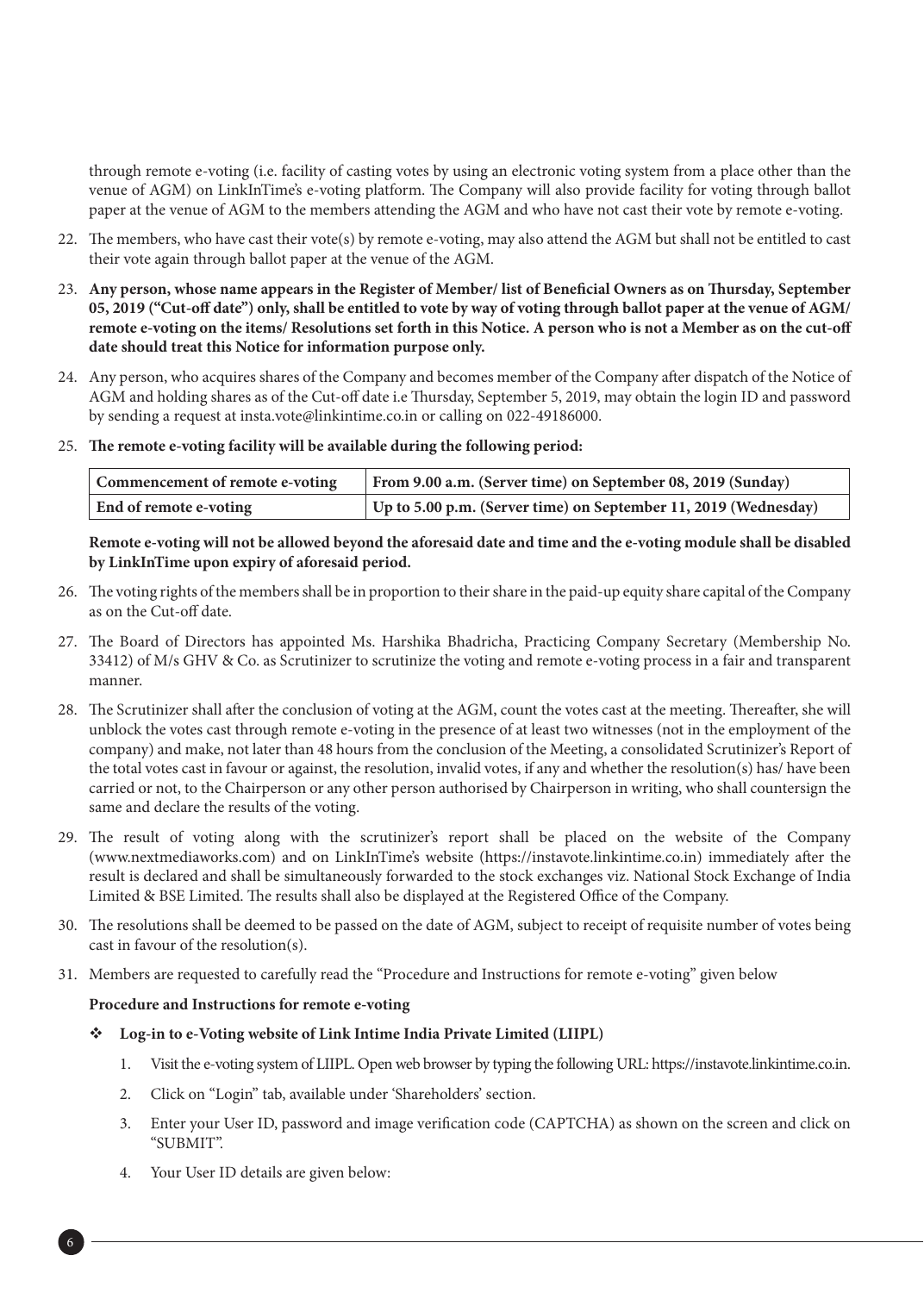- a. **Shareholders holding shares in demat account with NSDL:** Your User ID is 8 Character DP ID followed by 8 Digit Client ID
- b. **Shareholders holding shares in demat account with CDSL:** Your User ID is 16 Digit Beneficiary ID
- c. **Shareholders holding shares in Physical Form (i.e. Share Certificate):** Your User ID is Event No + Folio Number registered with the Company
- 5. Your Password details are given below:

 If you are using e-Voting system of LIIPL: https://instavote.linkintime.co.in for the first time or if you are holding shares in physical form, you need to follow the steps given below:

 Click on "Sign Up" tab available under 'Shareholders' section register your details and set the password of your choice and confirm (The password should contain minimum 8 characters, at least one special character, at least one numeral, at least one alphabet and at least one capital letter).

| For Shareholders holding shares in Demat Form or Physical Form |                                                                                                                                                                                                                                                                               |  |  |  |  |  |  |
|----------------------------------------------------------------|-------------------------------------------------------------------------------------------------------------------------------------------------------------------------------------------------------------------------------------------------------------------------------|--|--|--|--|--|--|
| <b>PAN</b>                                                     | Enter your 10 digit alpha-numeric PAN issued by Income Tax Department (applicable for<br>both demat shareholders as well as physical shareholders).                                                                                                                           |  |  |  |  |  |  |
|                                                                | Members who have not updated their PAN with Depository Participant or in the<br>company record are requested to use the sequence number which is printed on Ballot<br>Form / Attendance Slip / e-voting Letter indicated in the PAN Field.                                    |  |  |  |  |  |  |
| DOB/DOI                                                        | Enter the DOB (Date of Birth)/ DOI as recorded with Depository Participant or in the<br>company record for the said demat account or folio number in dd/mm/yyyy format.                                                                                                       |  |  |  |  |  |  |
| Bank<br>Account                                                | Enter the Bank Account number (Last Four Digits) as recorded in your demat account or in<br>the company records for the said demat account or folio number.                                                                                                                   |  |  |  |  |  |  |
| Number                                                         | Please enter the DOB/ DOI or Bank Account number in order to register. If the above<br>mentioned details are not recorded with the depository participants or company, please<br>enter Folio number in the Bank Account number field as mentioned in instruction<br>$(iv-c).$ |  |  |  |  |  |  |

 If you are holding shares in demat form and had registered on to e-Voting system of LIIPL: https://instavote.linkintime.co.in, and/or voted on an earlier voting of any company then you can use your existing password to login.

#### **If Shareholders holding shares in Demat Form or Physical Form have forgotten password:**

Enter User ID, select Mode and Enter Image Verification code (CAPTCHA). Click on "SUBMIT".

 Incase shareholder is having valid e-mail address, password will be sent to the shareholder's registered e-mail address. Else, shareholder can set the password of his/her choice by providing the information about the particulars of the Security Question & Answer, PAN, DOB/ DOI, Dividend Bank Details etc. and confirm. *(The password should contain minimum 8 characters, at least one special character, at least one numeral, at least one alphabet and at least one capital letter)*

 **NOTE:** The password is to be used by demat shareholders for voting on the resolutions placed by the company in which they are a shareholder and eligible to vote, provided that the company opts for e-voting platform of LIIPL.

 For shareholders holding shares in physical form, the details can be used only for voting on the resolutions contained in this Notice.

 **It is strongly recommended not to share your password with any other person and take utmost care to keep your password confidential.**

#### **Cast your vote electronically**

 6. After successful login, you will be able to see the notification for e-voting on the home page of INSTA Vote. Select/ View "Event No" of the company, you choose to vote.

7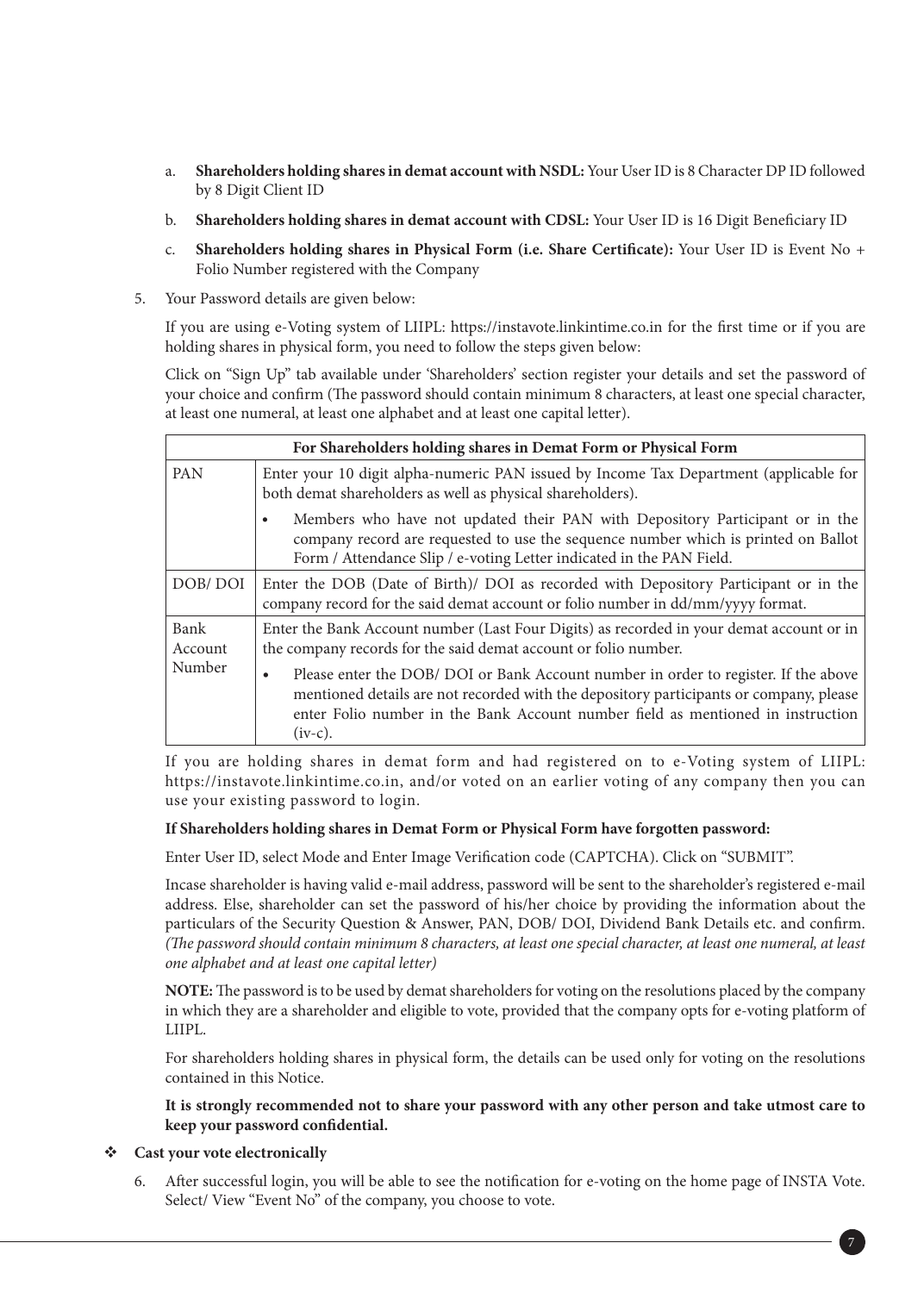7. On the voting page, you will see "Resolution Description" and against the same the option "Favour/ Against" for voting.

Cast your vote by selecting appropriate option i.e. Favour/Against as desired.

 Enter the number of shares (which represents no. of votes) as on the cut-off date under 'Favour/Against'. You may also choose the option 'Abstain' and the shares held will not be counted under 'Favour/Against'.

- 8. If you wish to view the entire Resolution details, click on the 'View Resolutions' File Link.
- 9. After selecting the appropriate option i.e. Favour/Against as desired and you have decided to vote, click on "SUBMIT". A confirmation box will be displayed. If you wish to confirm your vote, click on "YES", else to change your vote, click on "NO" and accordingly modify your vote.
- 10. Once you confirm your vote on the resolution, you will not be allowed to modify or change your vote subsequently.
- 11. You can also take the printout of the votes cast by you by clicking on "Print" option on the Voting page.
- 12. Institutional shareholders (i.e. other than Individuals, HUF, NRI etc.) and Custodian are required to log on to e-Voting system of LIIPL: https://instavote.linkintime.co.in and register themselves as **'Custodian / Mutual Fund / Corporate Body'.**

 They are also required to upload a scanned certified true copy of the board resolution /authority letter/power of attorney etc. together with attested specimen signature of the duly authorised representative(s) in PDF format in the **'Custodian / Mutual Fund / Corporate Body' login** for the Scrutinizer to verify the same.

- 13. During the voting period, shareholders can login any number of time till they have voted on the resolution(s) for a particular "Event".
- 14. Shareholders holding multiple folios/demat account shall choose the voting process separately for each of the folios/demat account.
- 15. In case the shareholders have any queries, grievances or issues regarding e-voting, please refer the Frequently Asked Questions ("FAQs") and Instavote e-Voting manual available at https://instavote.linkintime.co.in, under Help section or may contact to below mentioned person:

 Shri Rajiv Ranjan Assistant Vice President (e-voting) E-mail : enotices@linkintime.co.in Tel : 022 – 49186000

32. Route map of the venue of the meeting is annexed to this Notice.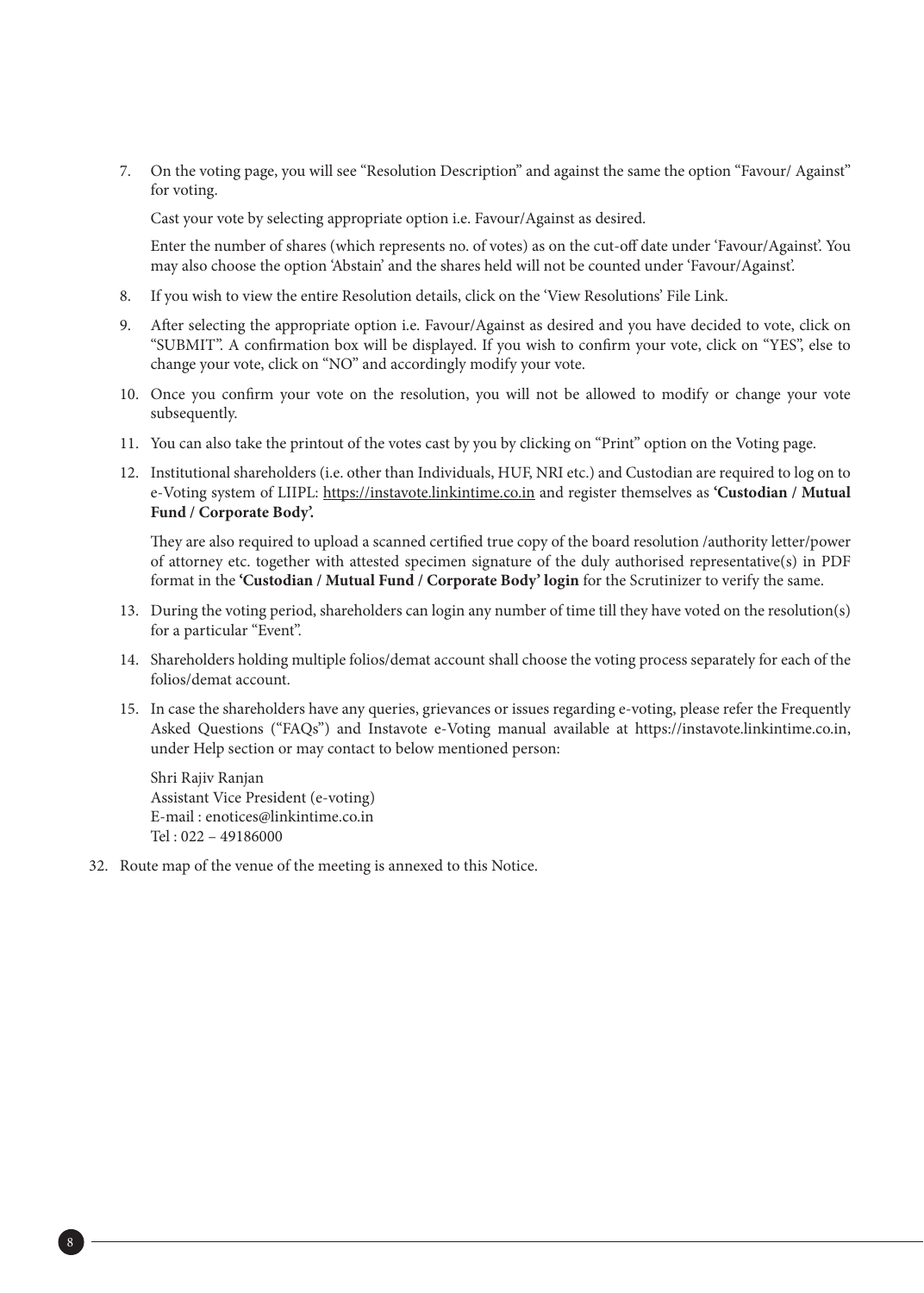# **STATEMENT PURSUANT TO SECTION 102 OF THE COMPANIES ACT, 2013**

## **ITEM NO. 2**

Reference of the Members is invited to the proceedings of the 37th Annual General Meeting **("AGM")** held on September 20, 2018, when the Members had appointed M/s Walker Chandiok & Co. LLP, Chartered Accountants [Firm Registration No. 001076N/N-500013] **("WCC")** as Statutory Auditor of the Company, to hold office for a term of 5 (five) consecutive years from the conclusion of the said AGM, till the conclusion of the AGM to be held in the calendar year 2023.

The Members may kindly note that WCC vide its letter dated July 5, 2019, have tendered resignation as the Statutory Auditor of the Company with immediate effect, for the reasons stated in their said letter. Thereafter, in terms of the provisions of Section 139(8) of the Companies Act, 2013, the Board of Directors, upon recommendation of the Audit Committee, have in terms of the resolution passed on July 11, 2019, appointed B S R and Associates, Chartered Accountants [Firm Registration No. 128901W] **("BSR")**, as Statutory Auditor of the Company to fill the casual vacancy caused by the resignation of WCC, and to hold office till the conclusion of this Annual General Meeting. The appointment of BSR in the casual vacancy is required to be approved by the shareholders. The Board of Directors have, vide resolution passed on July 11, 2019, also recommended to the shareholders, the appointment of BSR as Statutory Auditor of the Company to hold office from the conclusion of this Annual General Meeting till the conclusion of Annual General Meeting of the Company to be held in the calendar year 2024.

| Proposed fee payable to BSR along with terms<br>of appointment                                                                              | To be appointed for a term of five years at a proposed fee of<br>₹ 5,50,000/- (Rupees Five Lac Fifty Thousand only) per annum,<br>excluding statutory levies and out-of-pocket expenses, if any.                                                                                                                                                                                                                                                                                                                                                                                                                          |  |  |  |
|---------------------------------------------------------------------------------------------------------------------------------------------|---------------------------------------------------------------------------------------------------------------------------------------------------------------------------------------------------------------------------------------------------------------------------------------------------------------------------------------------------------------------------------------------------------------------------------------------------------------------------------------------------------------------------------------------------------------------------------------------------------------------------|--|--|--|
| Any material change in the fee payable to BSR<br>from that paid to the outgoing auditor along<br>with the rationale for such change, if any | The audit fee of BSR for FY-20 has been increased by $\overline{\xi}$ 2.5 Lacs which,<br>though not material in absolute terms, represents a 83% increase over<br>the audit fee paid to the erstwhile Statutory Auditor for FY-19. The<br>proposed increase of audit fee in FY-20 is mainly attributable to the<br>requirement of adherence to enhanced legal & regulatory compliances<br>applicable to a listed entity, and increased complexities of audit process<br>on account of migration of NMW to - (i) a new ERP platform; and<br>(ii) accounting software (SAP), used by HT Media Limited (holding<br>company). |  |  |  |
| Basis of recommendation for appointment                                                                                                     | <b>Basis of recommendation for appointment</b>                                                                                                                                                                                                                                                                                                                                                                                                                                                                                                                                                                            |  |  |  |
| including the details in relation to and<br>credentials of BSR as Statutory Auditor                                                         | HT Media Limited (new holding company) is desirous to appoint its<br>statutory auditor as the statutory auditor of Next Mediaworks Limited,<br>in view of effectiveness and time & cost efficiencies of having a single<br>auditor of the HT Media Group companies. In view of the same, the<br>Board of Directors has recommended the appointment of BSR as<br>Statutory Auditor of the Company.                                                                                                                                                                                                                         |  |  |  |
|                                                                                                                                             | Brief profile & credentials of BSR                                                                                                                                                                                                                                                                                                                                                                                                                                                                                                                                                                                        |  |  |  |
|                                                                                                                                             | BSR was constituted on March 31, 2008 and is registered with<br>the Institute of Chartered Accountants of India (ICAI). BSR has<br>20 partners across India and their peer review certificate is valid up to<br>January 10, 2020. BSR is a sub-licensee of KPMG International, and has<br>access to methodologies, quality processes, software, training and other<br>professional knowledge, developed globally.                                                                                                                                                                                                         |  |  |  |

In terms of SEBI Listing Regulations, details of proposed remuneration to be paid to Statutory Auditor to be appointed at this AGM, are as follows:

The consent of the members is sought for approving the Ordinary Resolution as set out in Item No. 2 for approving the appointment of M/s. B S R and Associates, Chartered Accountants as Statutory Auditor of the Company (a) in the casual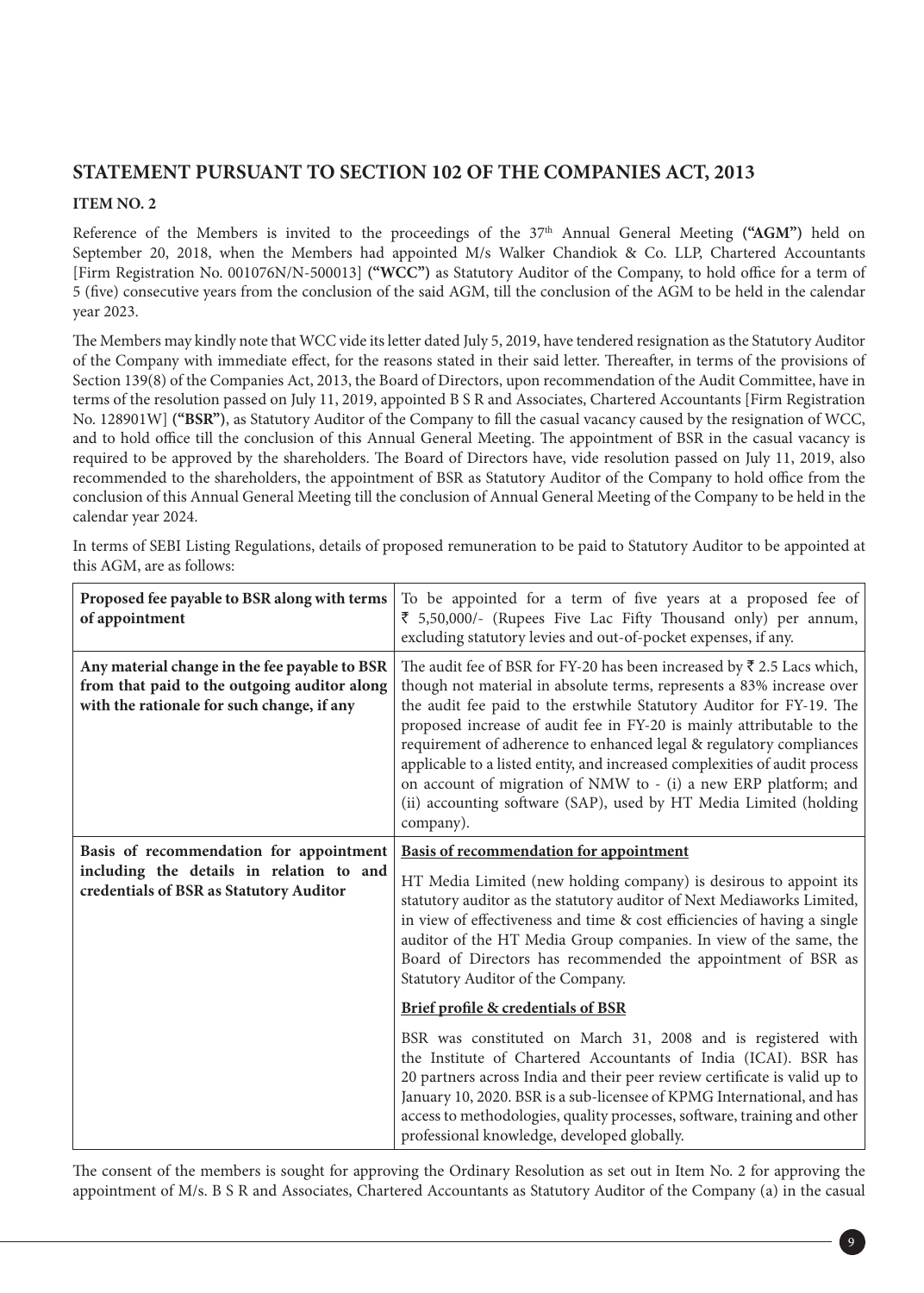vacancy to hold office from July 11, 2019 till the conclusion of this Annual General Meeting and (b) to hold office from the conclusion of this Annual General Meeting till the conclusion of Annual General Meeting to be held in the calendar year 2024.

None of the Directors and Key Managerial Personnel and their relatives are concerned or interested, financially or otherwise, in the said Resolution.

The Board of Directors commends the ordinary resolution set out at item no. 2 for approval of the Members.

#### **ITEM NO 3:**

On recommendation of Nomination and Remuneration Committee, the Board of Directors has appointed Shri Ajay Relan as an Additional Director of the Company w.e.f. April 18, 2019. In accordance with the provisions of Section 161 of the Act, Shri Ajay Relan shall hold office up to the date of this AGM. The Board of Directors has also recommended appointment of Shri Ajay Relan as an Independent Director for a term upto March 31, 2024 for approval by the Members of the Company.

Shri Ajay Relan is one of the pioneers of the Indian private equity industry. Prior to founding CX Partners, he headed Citi's private equity business since its inception in 1995. He has worked with several financial firms in multiple geographies, starting with Citibank in 1976 and the last being CEO of a Citi affiliated brokerage firm, Citicorp Securities & Investments Ltd. He holds an MBA from Indian Institute of Management, Ahmedabad (1976) and B.A. (Hons) Economics from St. Stephen's College, Delhi University (1974). Considering the qualification and rich experience of Shri Ajay Relan, his appointment as Independent Director shall be beneficial to the Company.

The Company has received a declaration of independence from Shri Ajay Relan. In the opinion of the Board, Shri Ajay Relan possesses appropriate skills, experience & knowledge and fulfils the conditions specified in the Act, the Companies (Appointment and Qualification of Directors) Rules, 2014 and SEBI Listing Regulations, for his appointment as an Independent Director of the Company. Shri Ajay Relan is independent of the management and is not related to any Director or Key Managerial Personnel of the Company. As a Non-Executive Director, Shri Ajay Relan will be entitled to receive sitting fee for attending Board/ Committee meeting(s) as approved by the Board of Directors from time to time. Draft Letter of Appointment of Independent Director(s), setting out terms and conditions of appointment of Independent Director(s) is available for inspection at the Registered Office of the Company, by Members without any fee on all business days (except Saturdays, Sundays and Public Hoildays) during 10.00 A.M. to 4.00 P.M. upto the date of this Annual General Meeting. The same is also available on the Company's website viz. www.nextmediaworks.com.

Shri Ajay Relan is interested in the resolution set out at Item no. 3 with regard to his appointment as Independent Director. Save and except the above, none of the Directors or Key Managerial Personnel and their relatives are, in any way, concerned or interested, financially or otherwise, in this resolution.

The Board commends the Ordinary Resolution set out at Item no. 3 of the Notice for approval by the Members regarding appointment of Shri Ajay Relan as an Independent Director of the Company for five consecutive years for a term upto March 31, 2024, not liable to retire by rotation.

#### **ITEM NO 4:**

On recommendation of Nomination and Remuneration Committee, the Board of Directors has appointed Ms. Suchitra Rajendra as an Additional Director of the Company w.e.f. April 18, 2019. In accordance with the provisions of Section 161 of the Act, Ms. Suchitra Rajendra shall hold office up to the date of this AGM. The Board of Directors has also recommended appointment of Ms. Suchitra Rajendra as an Independent Director for a term upto March 31, 2024 for approval by the Members of the Company.

Ms. Suchitra Rajendra has over 25 years of rich experience in HR domain in India, Asia Pac and Australia in a variety of sectors ranging from not for profit to consulting to FMCG. She has both line HR consulting and strategic HR experience. Currently, she is Vice President and CHRO for PepsiCo India Region. She is responsible for talent strategy, organization design and building the right culture to drive sustainable business growth. She is recipient of multiple awards within PepsiCo and recognized across the industry. She has a Post Graduate degree in HR from XLRI Jamshedpur. Also, she is a speaker at various national and international forums, member of the FICCI HR Committee and CII North Chapter IR Committee. Considering the qualification and relevant experience of Ms. Suchitra Rajendra, her appointment as Independent Director shall be beneficial to the Company.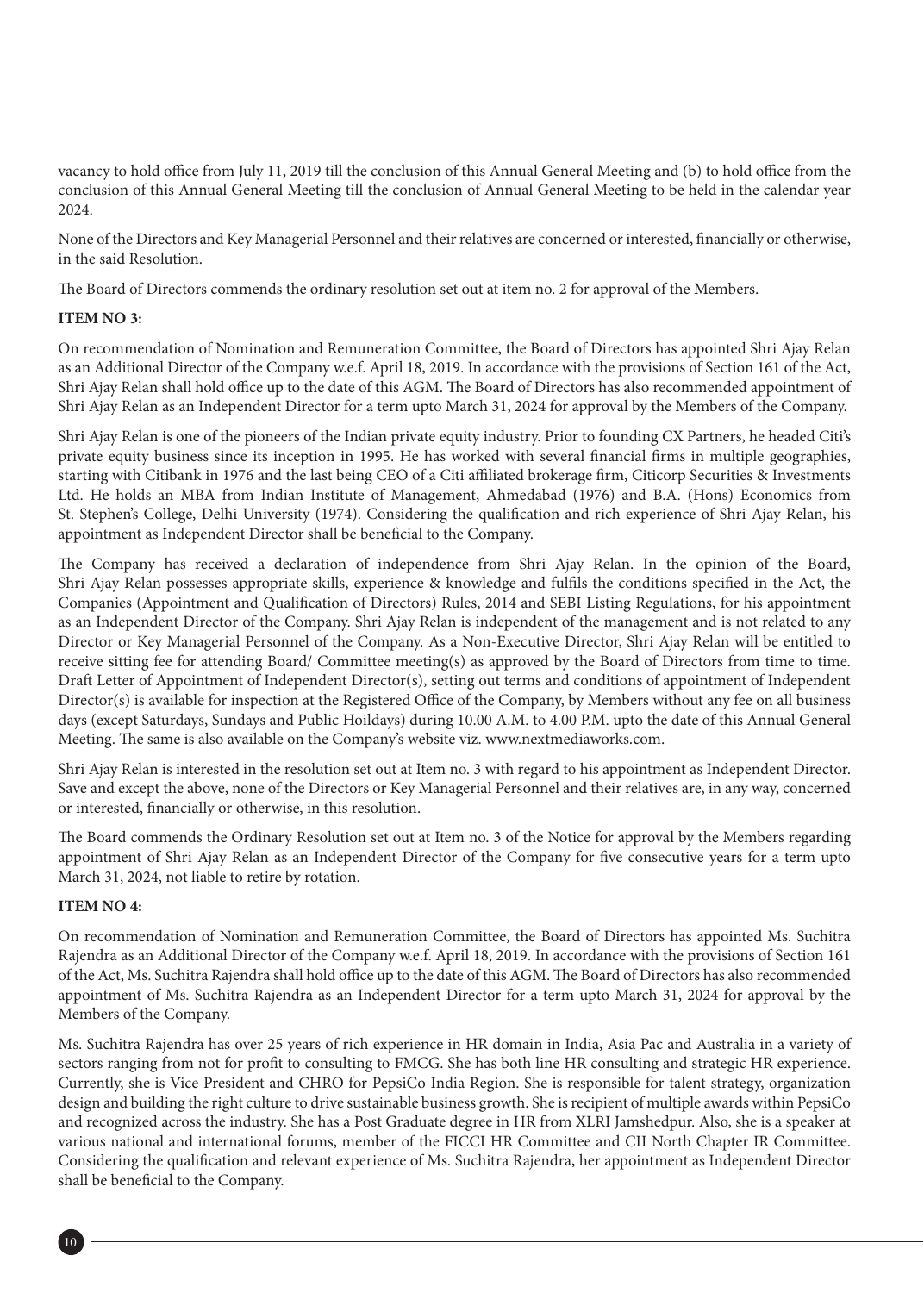The Company has received a declaration of independence from Ms. Suchitra Rajendra. In the opinion of the Board, Ms. Suchitra Rajendra possesses appropriate skills, experience & knowledge and fulfils the conditions specified in the Act, the Companies (Appointment and Qualification of Directors) Rules, 2014 and SEBI Listing Regulations, for her appointment as an Independent Director of the Company. Ms. Suchitra Rajendra is independent of the management and is not related to any Director or Key Managerial Personnel of the Company. As a Non-Executive Director, Ms. Suchitra Rajendra will be entitled to receive sitting fee for attending Board/ Committee meeting(s) as approved by the Board of Directors from time to time. Draft Letter of Appointment of Independent Director(s), setting out terms and conditions of appointment of Independent Director(s) is available for inspection at the Registered Office of the Company, by Members without any fee on all business days (except Saturdays, Sundays and Public Hoildays) during 10.00 A.M. to 4.00 P.M. upto the date of this Annual General Meeting. The same is also available on the Company's website viz. www.nextmediaworks.com.

Ms. Suchitra Rajendra is interested in the resolution set out at Item no. 4 with regard to her appointment as Independent Director. Save and except the above, none of the Directors or Key Managerial Personnel and their relatives are, in any way, concerned or interested, financially or otherwise, in this resolution.

The Board commends the Ordinary Resolution set out at Item no. 4 of the Notice for approval by the Members regarding appointment of Ms. Suchitra Rajendra as an Independent Director of the Company for five consecutive years for a term upto March 31, 2024, not liable to retire by rotation.

#### **ITEM NO 5:**

On recommendation of Nomination and Remuneration Committee, the Board of Directors has appointed Shri Praveen Someshwar as an Additional Director of the Company w.e.f. April 18, 2019. In accordance with the provisions of Section 161 of the Act, Shri Praveen Someshwar shall hold office up to the date of ensuing AGM. The Board of Directors has also recommended appointment of Shri Praveen Someshwar as a Non-Executive Director liable to retire by rotation, for approval by the Members of the Company.

Shri Praveen Someshwar is a qualified Chartered Accountant & Cost Accountant and a business leader with more than 28 years' of rich and varied experience in strategic leadership, business and finance roles. He is presently associated with HT Media group as Managing Director of HT Media Limited and Hindustan Media Ventures Limited. His last role in Pepsico was Senior Vice President & GM based out of Hong Kong, where he was responsible for all Pepsico businesses across the North & South East Asia. Prior to that he was the CEO for the Food business, CEO for PepsiCo's beverage business in India & South Asia, CFO for PepsiCo's India & South Asia business, Strategic & Financial Planning Head for Pepsico India & South Asia. Considering the impeccable credentials of the incumbent and the requirement of the Company, the Board of Directors commend the appointment of Shri Praveen Someshwar as Non-Executive Director of the Company.

As a Non-Executive Director, Shri Praveen Someshwar will be entitled to receive sitting fee for attending Board/ Committee meeting(s) as approved by the Board of Directors from time to time.

Shri Praveen Someshwar is interested in the resolution set out at Item no. 5 with regard to his appointment as Non-Executive Director. Save and except the above, none of the Directors or Key Managerial Personnel and their relatives are, in any way, concerned or interested, financially or otherwise, in this resolution.

The Board commends the Ordinary Resolution set out at Item no. 5 of the Notice for approval by the Members regarding appointment of Shri Praveen Someshwar as a Non-Executive Director liable to retire by rotation.

### **ITEM NO 6:**

On recommendation of Nomination and Remuneration Committee, the Board of Directors has appointed Shri Dinesh Mittal as an Additional Director of the Company w.e.f. April 18, 2019. In accordance with the provisions of Section 161 of the Act, Shri Dinesh Mittal shall hold office up to the date of this AGM. The Board of Directors has also recommended appointment of Shri Dinesh Mittal as a Non-Executive Director liable to retire by rotation, for approval by the Members of the Company.

Shri Dinesh Mittal is a qualified Company Secretary and also has a Post Graduate Diploma in Business Administration from IPM, Ghaziabad. He also holds Bachelor's Degree in Law from Delhi University and Masters Degree in Law (IPR) from Queensland University, Australia. He is currently associated with HT Media Limited (holding company) as Group General Counsel and Company Secretary. He has previously worked with large multi-national corporates in his professional career spanning over 32 years. Prior to joining HT, he was Executive Director in Whirlpool India handling Legal, Tax and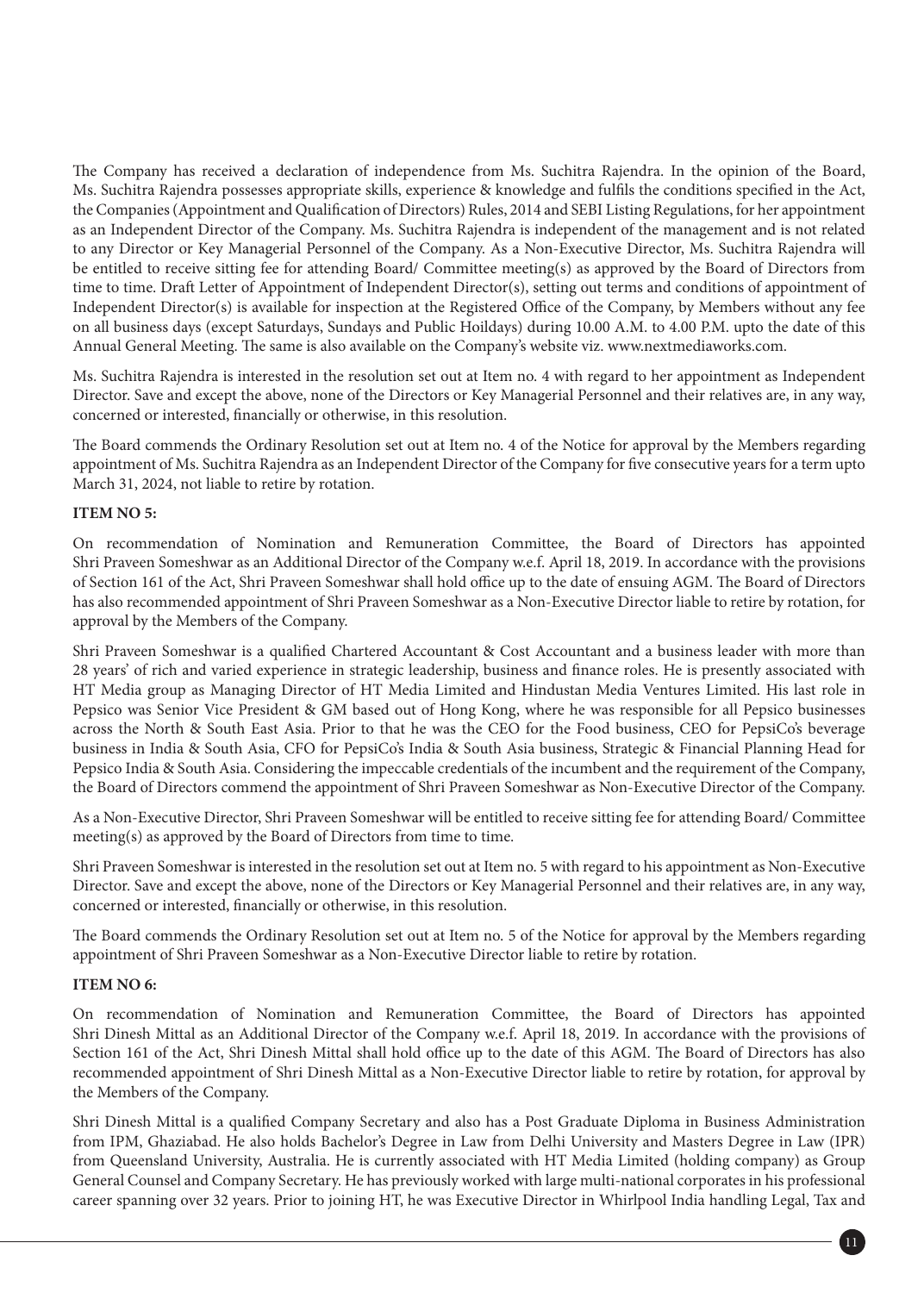Secretarial matters for India and parts of Asia. Considering the long association of the incumbent with the HT Media Group and the requirement of the Company, the Board of Directors commend the appointment of Shri Dinesh Mittal as Non-Executive Director of the Company.

As a Non-Executive Director, Shri Dinesh Mittal will be entitled to receive sitting fee for attending Board/ Committee meeting(s) as approved by the Board of Directors from time to time.

Shri Dinesh Mittal is interested in the resolution set out at Item no. 6 with regard to his appointment as Non-Executive Director. Save and except the above, none of the Directors or Key Managerial Personnel and their relatives are, in any way, concerned or interested, financially or otherwise, in this resolution.

The Board commends the Ordinary Resolution set out at Item no. 6 of the Notice for approval by the Members regarding appointment of Shri Dinesh Mittal as a Non-Executive Director liable to retire by rotation.

#### **ITEM NO 7:**

On recommendation of Nomination & Remuneration Committee, the Board of Directors of the Company at its meeting held on April 18, 2019, approved the appointment of Shri Harshad Jain as an Additional Director w.e.f. April 18, 2019 and Chief Executive Officer (Designated as Managing Director under the Companies Act, 2013) (Key Managerial Personnel) for a period of three years w.e.f. April 22, 2019, subject to approval of the Members.

Shri Harshad Jain has vast experience in FMCG and media & entertainment spaces. On completion of his business studies in Sales and Marketing he joined PepsiCo and was associated for 14 years in various roles across sales, marketing and business at regional and corporate level. In his last stint, he worked with HT Media Limited as Business Head of FM Radio business and handled the radio and entertainment business – 'Fever' & 'Nasha' and Fever Entertainment. He also played a critical role in transforming 'Fever' into a profitable and formidable business, with leadership in key markets and segments. Considering the impressive profile and valuable experience of Shri Harshad Jain, the Board of Directors commend his appointment as Chief Executive Officer and Managing Director of the Company.

The Written Memorandum under Section 190 of the Act, setting out the terms of appointment of Shri Harshad Jain as Chief Executive Officer (Designated as Managing Director under the Companies Act, 2013), is available for inspection by the Members at the Registered Office of the Company without any fee on all business days (except Saturdays, Sundays and Public Hoildays) during 10.00 AM to 4.00 PM upto the date of this Annual General Meeting.

Members' approval is required for the appointment of Shri Harshad Jain as Director liable to retire by rotation, and Chief Executive Officer (Designated as Managing Director under the Companies Act, 2013), for a period of three years with effect from April 22, 2019, as set out in the accompanying resolution.

Shri Harshad Jain is interested in the resolution set out at Item no. 7 with regard to his appointment as Chief Executive Officer (Designated as Managing Director under the Companies Act, 2013). Save and except the above, none of the Directors or Key Managerial Personnel and their relatives is, in any way, concerned or interested, financially or otherwise, in this resolution.

The Board of Directors commends the Ordinary Resolutions set out at Item no. 7 of the Notice for approval by the Members.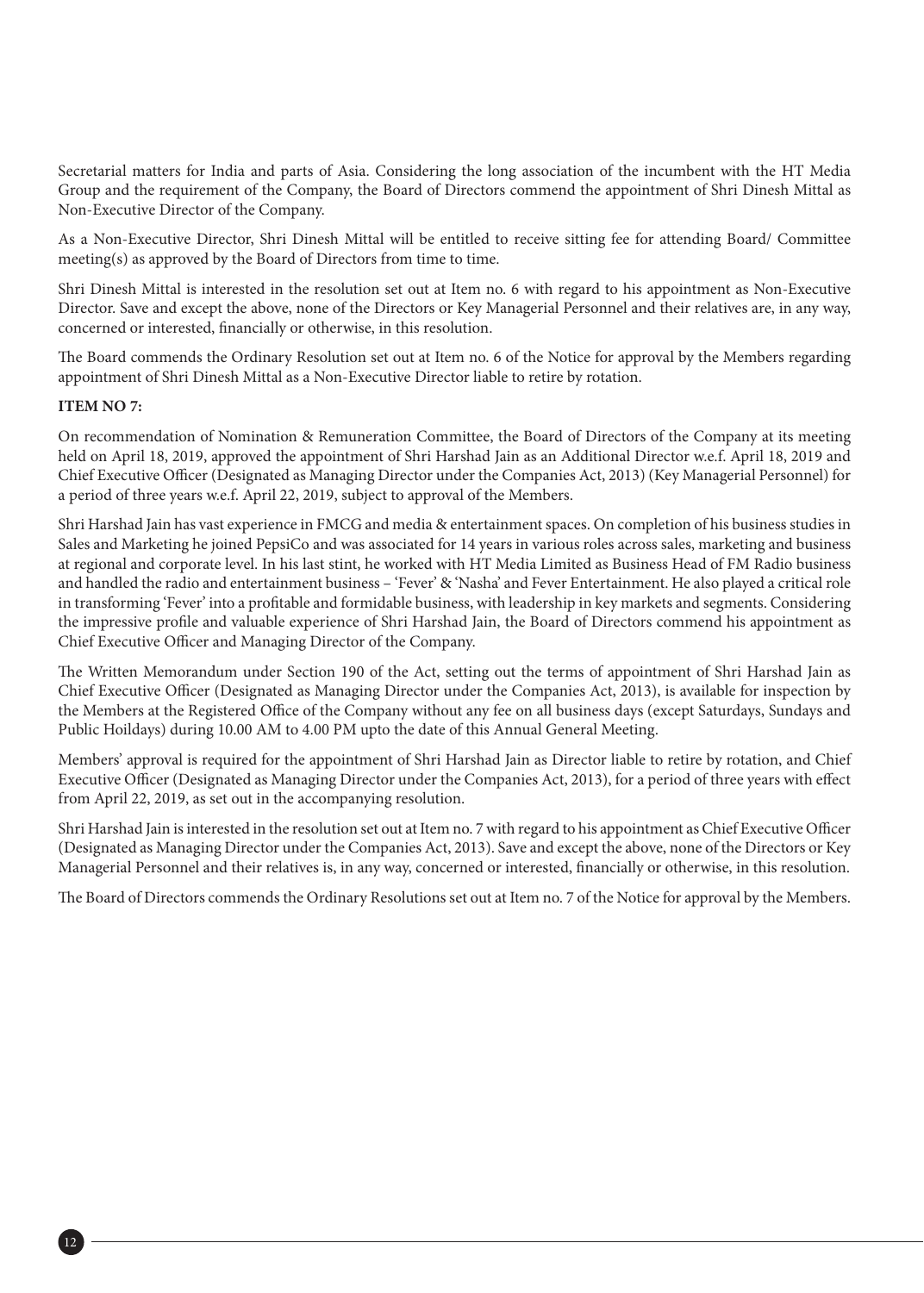**Details of the Directors seeking appointment at the Annual General Meeting to be held on Thursday, September 12, 2019, pursuant to the provisions of Regulation 36 of the SEBI(Listing Obligations and Disclosure Requirements ) Regulations, 2015 and Secretarial Standard on General Meeting (SS-2) issued by the Institute of Company Secretaries of India**

| Name of<br><b>Director</b>                                                                           | Shri Ajay Relan                                                                                          | Ms. Suchitra<br>Rajendra                                        | <b>Shri Praveen</b><br>Someshwar                           | <b>Shri Dinesh</b><br><b>Mittal</b>                                                                                                                                                                                                                                                                                       | Shri Harshad Jain                                                                                                                                                                                                                      |
|------------------------------------------------------------------------------------------------------|----------------------------------------------------------------------------------------------------------|-----------------------------------------------------------------|------------------------------------------------------------|---------------------------------------------------------------------------------------------------------------------------------------------------------------------------------------------------------------------------------------------------------------------------------------------------------------------------|----------------------------------------------------------------------------------------------------------------------------------------------------------------------------------------------------------------------------------------|
| Age (years)                                                                                          | 65                                                                                                       | 51                                                              | 52                                                         | 57                                                                                                                                                                                                                                                                                                                        | 51                                                                                                                                                                                                                                     |
| Relationship<br>with other<br><b>Directors</b><br>inter-se and<br><b>Key Managerial</b><br>Personnel | None                                                                                                     | None                                                            | None                                                       | None                                                                                                                                                                                                                                                                                                                      | None                                                                                                                                                                                                                                   |
| Date of<br>Appointment                                                                               | April 18, 2019                                                                                           | April 18, 2019                                                  | April 18, 2019                                             | April 18, 2019                                                                                                                                                                                                                                                                                                            | April 18, 2019                                                                                                                                                                                                                         |
| Expertise<br>in specific<br>functional areas                                                         | <b>Investment Banker</b>                                                                                 | Strategic Human<br>Resource<br>Management and<br>Consultancy    | Strategic<br>leadership,<br>business and<br>finance        | Legal, taxation,<br>corporate<br>secretarial<br>and general<br>management                                                                                                                                                                                                                                                 | Strategic<br>leadership in<br>FMCG and Media<br>& Entertainment<br>spaces                                                                                                                                                              |
| Qualification                                                                                        | B.A. (Hons.) in<br>Economics<br>(St. Stephen's<br>College, Delhi<br>University); MBA<br>(IIM, Ahmedabad) | Post Graduate<br>Degree in HR<br>from XLRI,<br>Jamshedpur       | Chartered<br>Accountant and<br>Cost Accountant             | Bachelor's Degree<br>in Law from Delhi<br>University;<br>Master's Degree<br>in Law (IPR) from<br>Queensland<br>University,<br>Australia;<br>Fellow member<br>of the Institute<br>of Company<br>Secretaries of<br>India; and<br>Post Graduate<br>Diploma in<br><b>Business</b><br>Administration<br>from IPM,<br>Ghaziabad | Bechelor's Degree<br>in Commerce from<br>Delhi University<br>and Diploma<br>in Sales; and<br>Marketing from<br>Bhartiya Vidhya<br>Bhavan                                                                                               |
| <b>Terms</b> and<br>conditions of<br>appointment                                                     | Independent<br>Director, not<br>liable to retire by<br>rotation                                          | Independent<br>Director, not<br>liable to retire by<br>rotation | Non-Executive<br>Director, liable to<br>retire by rotation | Non-Executive<br>Director, liable to<br>retire by rotation                                                                                                                                                                                                                                                                | Director, liable<br>to retire by<br>rotation, and<br>appointed as Chief<br><b>Executive Officer</b><br>(Designated<br>as Managing<br>Director under the<br>Companies Act,<br>2013) for a period<br>of 3 years w.e.f.<br>April 22, 2019 |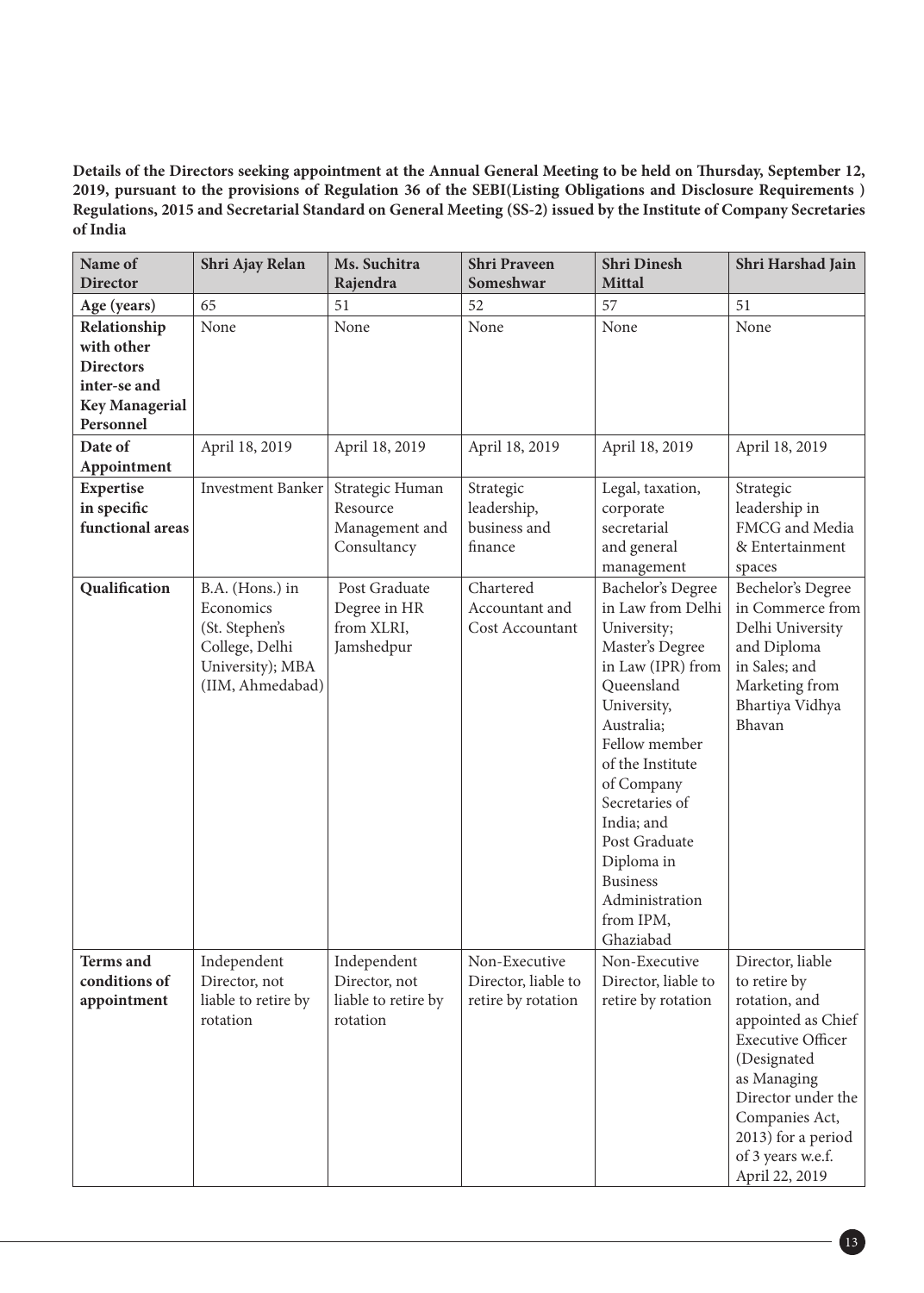| Name of<br><b>Director</b>                                         | Shri Ajay Relan                                                                 |                                                     | Ms. Suchitra<br>Rajendra |                                                         | <b>Shri Praveen</b><br>Someshwar |                                                     | Shri Dinesh<br><b>Mittal</b>                                                                         |                                                  | Shri Harshad Jain  |                                                        |
|--------------------------------------------------------------------|---------------------------------------------------------------------------------|-----------------------------------------------------|--------------------------|---------------------------------------------------------|----------------------------------|-----------------------------------------------------|------------------------------------------------------------------------------------------------------|--------------------------------------------------|--------------------|--------------------------------------------------------|
| No.of equity                                                       | $\Omega$                                                                        |                                                     | 0                        |                                                         | $\Omega$                         |                                                     | $\overline{0}$                                                                                       |                                                  | $\Omega$           |                                                        |
| shares of $\overline{5}$ 10/-<br>each, held in the<br>Company      |                                                                                 |                                                     |                          |                                                         |                                  |                                                     |                                                                                                      |                                                  |                    |                                                        |
| Remuneration<br>last drawn<br>(during FY 19)                       |                                                                                 | Not Applicable                                      |                          | Not Applicable                                          |                                  | Not Applicable                                      |                                                                                                      | Not Applicable                                   |                    | Not Applicable                                         |
| Directorship<br>held in other<br>companies<br>(excluding           | i.<br>ii.                                                                       | HT Media<br>Limited<br>(Listed Entity)<br>Hindustan | i.<br>ii.                | Digicontent<br>Limited<br>(Listed Entity)<br>Next Radio | i.<br>ii.                        | HT Media<br>Limited<br>(Listed Entity)<br>Hindustan | i.<br>ii.                                                                                            | HT Digital<br><b>Streams</b><br>Limited          | i.<br>ii.          | Next Radio<br>Limited<br>HT Music and<br>Entertainment |
| foreign<br>companies<br>and Section 8<br>$comparies)$ <sup>#</sup> |                                                                                 | Media<br>Ventures<br>Limited<br>(Listed Entity)     |                          | Limited                                                 |                                  | Media<br>Ventures<br>Limited<br>(Listed Entity)     |                                                                                                      | HT Digital<br>Media<br>Holdings<br>Limited       | Company<br>Limited |                                                        |
|                                                                    | iii.                                                                            | Digicontent<br>Limited<br>(Listed Entity)           |                          |                                                         | iii.<br>iv.<br>V.                | Digicontent<br>Limited<br>(Listed Entity)           | iii.<br>Topmovies<br>Limited<br>iv.<br>Next Radio<br>Limited<br>HT Education<br>V.<br>Limited<br>vi. | Entertainment                                    |                    |                                                        |
|                                                                    | iv.                                                                             | Capri Global<br>Capital                             |                          |                                                         |                                  | Next Radio<br>Limited                               |                                                                                                      |                                                  |                    |                                                        |
|                                                                    |                                                                                 | Limited<br>(Listed Entity)                          |                          |                                                         |                                  | Media<br>Research                                   |                                                                                                      | Firefly                                          |                    |                                                        |
|                                                                    | V.                                                                              | Next Radio<br>Limited                               |                          |                                                         | vi.                              | <b>Users Council</b><br>The Press                   |                                                                                                      | e-Ventures<br>Limited                            |                    |                                                        |
|                                                                    | HT Digital<br>vi.<br><b>Streams</b><br>Limited<br>vii. Bendochy<br>Agro<br>Ltd. |                                                     |                          |                                                         | vii. Audit                       | Trust of India<br>Limited                           | viii. India                                                                                          | vii. HT Music and<br>Entertainment               |                    |                                                        |
|                                                                    |                                                                                 |                                                     |                          |                                                         |                                  | Bureau of<br>Circulations                           |                                                                                                      | Company<br>Limited                               |                    |                                                        |
|                                                                    |                                                                                 | Products Pvt.                                       |                          |                                                         |                                  | viii. The Indian<br>Newspaper                       |                                                                                                      | Education<br>Services                            |                    |                                                        |
|                                                                    |                                                                                 | viii. Flight<br>Simulation<br>Technique             |                          |                                                         |                                  | Society                                             |                                                                                                      | Private<br>Limited                               |                    |                                                        |
|                                                                    |                                                                                 | Centre<br>Private<br>Limited                        |                          |                                                         |                                  |                                                     |                                                                                                      | ix. HT Global<br>Education<br>Private<br>Limited |                    |                                                        |
|                                                                    | ix.                                                                             | Zenrock<br>Comtrade<br>Private<br>Limited           |                          |                                                         |                                  |                                                     |                                                                                                      |                                                  |                    |                                                        |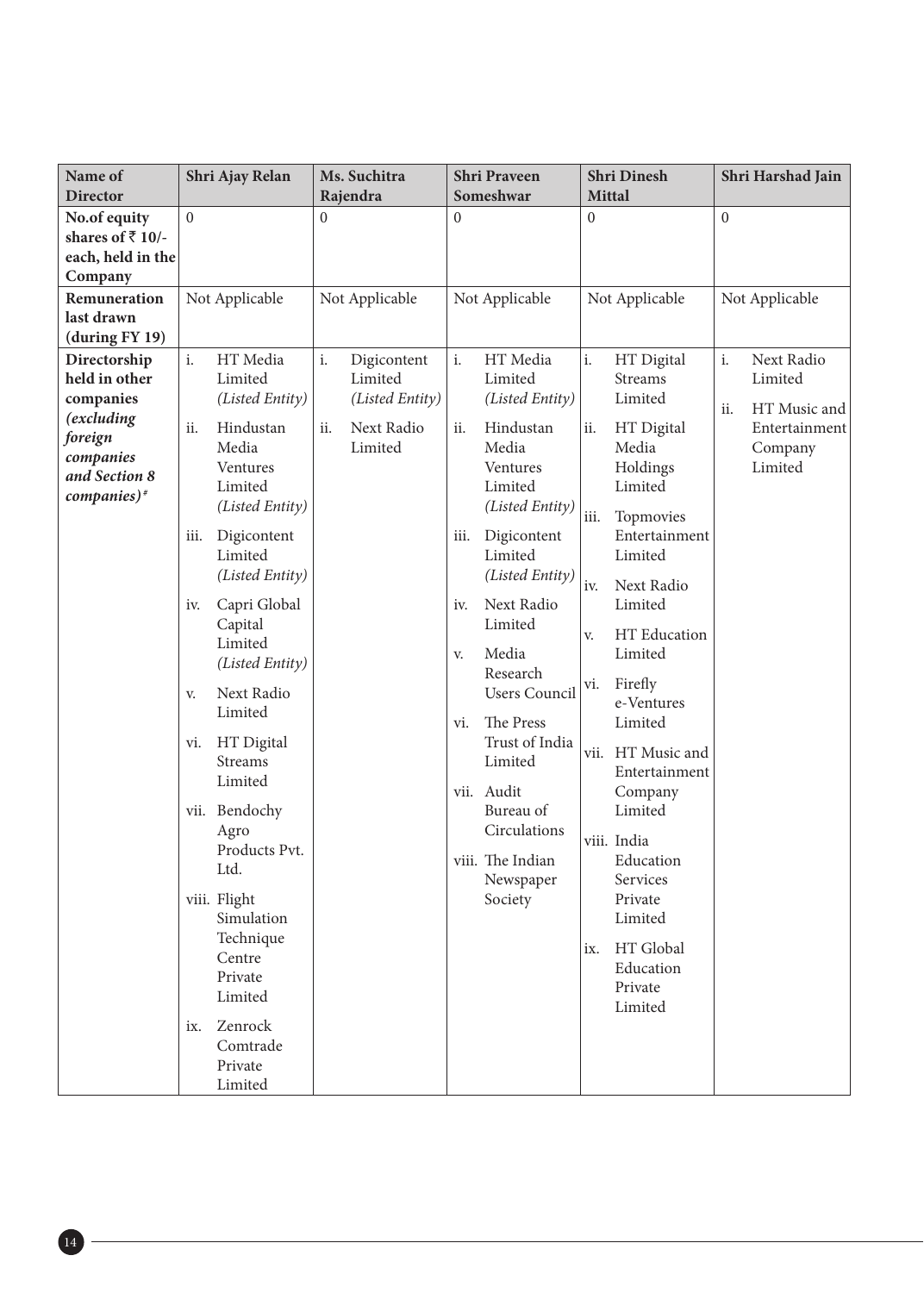| Name of<br><b>Director</b>                                                                                                                                | Shri Ajay Relan                                                                                                                                                                                                                                                                                                                                                                                                                                                                       | Ms. Suchitra<br>Rajendra                                                                                                                                                                                                                                                  | <b>Shri Praveen</b><br>Someshwar                                                                                                                                                                                                                                                                                                                                                                                                                                        | <b>Shri Dinesh</b><br><b>Mittal</b>                                                                                                                                                         | Shri Harshad Jain |
|-----------------------------------------------------------------------------------------------------------------------------------------------------------|---------------------------------------------------------------------------------------------------------------------------------------------------------------------------------------------------------------------------------------------------------------------------------------------------------------------------------------------------------------------------------------------------------------------------------------------------------------------------------------|---------------------------------------------------------------------------------------------------------------------------------------------------------------------------------------------------------------------------------------------------------------------------|-------------------------------------------------------------------------------------------------------------------------------------------------------------------------------------------------------------------------------------------------------------------------------------------------------------------------------------------------------------------------------------------------------------------------------------------------------------------------|---------------------------------------------------------------------------------------------------------------------------------------------------------------------------------------------|-------------------|
| List of the<br><b>Committees</b><br>of Board of<br><b>Directors</b><br>(across all<br>companies)<br>in which<br>Chairmanship/<br>Membership is<br>held *# | <b>Next Mediaworks</b><br>Limited<br>i.<br>Audit<br>Committee -<br>Chairperson<br>HT Media<br>Limited<br>i.<br>Audit<br>Committee-<br>Member<br>Stakeholders'<br>ii.<br>Relationship<br>Committee-<br>Chairperson<br>Hindustan Media<br><b>Ventures Limited</b><br>Audit<br>i.<br>Committee -<br>Member<br>Stakeholders'<br>ii.<br>Relationship<br>Committee-<br>Chairperson<br>Digicontent<br>Limited<br>i.<br>Audit<br>Committee-<br>Member<br>Stakeholders'<br>ii.<br>Relationship | Next Mediaworks<br>Limited<br>i.<br>Audit<br>Committee-<br>Member<br>Stakeholders'<br>ii.<br>Relationship<br>Committee-<br>Member<br>Digicontent<br>Limited<br>i.<br>Audit<br>Committee-<br>Member<br><b>Next Radio</b><br>Limited<br>Audit<br>i.<br>Committee-<br>Member | Next Mediaworks<br>Limited<br>i.<br>Audit<br>Committee-<br>Member<br>Stakeholders'<br>ii.<br>Relationship<br>Committee-<br>Chairperson<br>HT Media<br>Limited<br>i.<br>Stakeholders'<br>Relationship<br>Committee-<br>Member<br><b>Hindustan Media</b><br><b>Ventures Limited</b><br>i.<br>Stakeholders'<br>Relationship<br>Committee-<br>Member<br>Digicontent<br>Limited<br>Audit<br>i.<br>Committee-<br>Member<br>Stakeholders'<br>ii.<br>Relationship<br>Committee- | <b>Next Mediaworks</b><br>Limited<br>i.<br>Stakeholders'<br>Relationship<br>Committee<br>Member<br><b>HT</b> Digital<br><b>Streams Limited</b><br>i.<br>Audit<br>Committee -<br>Chairperson | Nil               |
| No.of Board                                                                                                                                               | Committee-<br>Chairperson<br><b>Next Radio</b><br>Limited<br>Audit<br>i.<br>Committee-<br>Chairperson<br><b>HT</b> Digital<br><b>Streams Limited-</b><br>Audit<br>i.<br>Committee-<br>Member<br>Not Applicable                                                                                                                                                                                                                                                                        | Not Applicable                                                                                                                                                                                                                                                            | Member<br><b>Next Radio</b><br>Limited<br>Audit<br>i.<br>Committee-<br>Member<br>Not Applicable                                                                                                                                                                                                                                                                                                                                                                         | Not Applicable                                                                                                                                                                              | Not Applicable    |
| <b>Meetings</b><br>attended during<br><b>FY 19</b>                                                                                                        |                                                                                                                                                                                                                                                                                                                                                                                                                                                                                       |                                                                                                                                                                                                                                                                           |                                                                                                                                                                                                                                                                                                                                                                                                                                                                         |                                                                                                                                                                                             |                   |

*# As per latest disclosure(s) received from the Director(s)*

*\*Pursuant to SEBI (Listing Obligations and Disclosure Requirements) Regulations, 2015, only two Committees viz. Audit Committee and Stakeholders' Relationship Committee, have been considered*